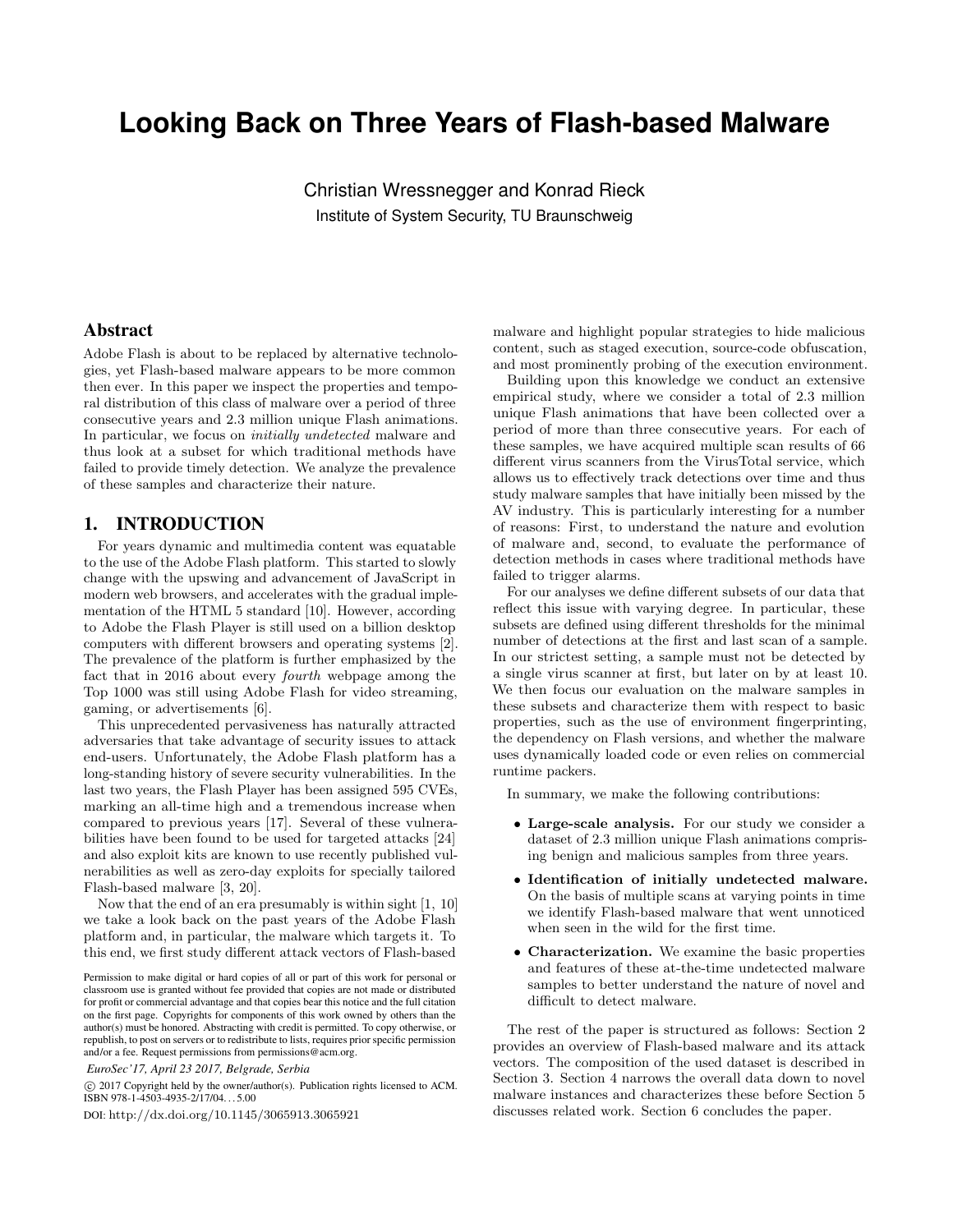# <span id="page-1-0"></span>2. FLASH-BASED MALWARE

For 20 years now, the Adobe Flash platform has been used to provide dynamic and multimedia content on webpages, bringing forth a multitude of different releases. Unfortunately, serious security flaws accompany this evolution, which have steadily supported the proliferation of web-based malware. In comparison to the 5-year average from 2010 to 2014 the number of vulnerabilities that have been assigned a CVE number has more than quadrupled in both subsequent years 2015 and 2016 [\(Figure 1\)](#page-1-1).

<span id="page-1-1"></span>

Figure 1: Number of vulnerabilties discovered in the Adobe Flash Player over the past 10 years.

In the following, we provide a brief overview of the versions and components of Flash that are relevant today, and highlight different attack scenarios and common obfuscation techniques employed by Flash-based malware.

### 2.1 Adobe Flash

Most Flash files contain ActionScript (AS) code to handle user input or drive animations. Today, two versions of the language are in frequent use, ActionScript 2 and 3, where the latter is a complete redesign based on the ECMAScript standard (ECMA-262) to support object-oriented programming. Along with the new language, ActionScript 3 also introduces a new virtual machine known as AVM2, whereas Action-Script version 1 and 2 are executed on the initial version of the ActionScript VM (AVM1).

The SWF file format is common to all versions of Action-Script, although it has been occasionally extended when new features emerged. Internally, Flash animations are composed of so-called tags, containers that are used to store Action-Script code as well as data of various kinds, including audio, video, image, and font data. Current versions of Flash support several dozen different types of tags, some of which occur nested, offering a huge attack surface for memory corruption exploits.

#### 2.2 Attack Vectors and Scenarios

The complexity of the SWF file format, a powerful scripting language and the fact that both have evolved over years make Adobe Flash a perfect target for adversaries. We can roughly differentiate between three general categories of attacks, that may overlap in practice.

First, a piece of malware may be specially crafted to *exploit* the Flash Player during normal processing of its input, which does not necessarily involve the execution of ActionScript. An early example for such a vulnerability is CVE-2007-0071, that can be exploited to execute arbitrary code by leveraging an integer overflow caused by a negative Scene Count value [\[17\]](#page-5-3). Second, by utilizing the rich capabilities of ActionScript, an adversary can further advance the launching or preparation of exploits against either the Flash Player or different parts of the browser. CVE-2015-3113, for instance, allows to trigger a bug in the Microsoft Internet Explorer using the external interface of ActionScript 3. This can then be used to corrupt the length of a Flash Vector object and write outside its initially allocated memory [\[3,](#page-5-5) [17\]](#page-5-3). ActionScript can also be used to perform heap spraying or to obfuscate the presence of an attempt to launch an exploit [\(Section 2.3\)](#page-1-2). Third, malware may use ActionScript to fingerprint the execution environment in a first stage of an attack and then redirect the user to an instance of an exploit kit, serving the actual malware. Adversaries have frequently used this scenario to reach a vast number of victims by distributing malicious advertisements over ad networks [see [4,](#page-5-9) [11\]](#page-5-10).

#### <span id="page-1-2"></span>2.3 Obfuscation

Malware authors employ different types of obfuscation to hinder analysis by automated systems and human experts [e.g., [13\]](#page-5-11). For malware based on Adobe Flash, three techniques are particularly prominent: First, so-called staged execution can be performed. At the first stage the malware only contains functionality to load further code, which in the second stage triggers the payload—a procedure that may be stretched over multiple rounds, potentially using encryption. Second, source-code obfuscation by inserting junk code, redirecting the control flow, or the use of rare or invalid instructions is frequently used in practice. Third, malware may fingerprint the environment to select a particular exploit for the current version of the platform or withhold its malicious intend if under analysis. In the following, we describe each of these techniques in more detail and provide examples of malware that employs them.

Staged execution. Both, ActionScript version 2 and 3 allow to dynamically load code in the form of Flash animations using the loadMovie function and the Loader class, respectively. This opens the door for encrypted payloads, polymorphism and runtime-packers such as secureSWF [\[9\]](#page-5-12), SWFLock [\[19\]](#page-5-13), or DoSWF [\[23\]](#page-5-14). The latter for instance is used by a sample extracted from the Fiesta exploit kit, but also custom tailored solutions are equally widespread<sup>[2](#page-1-4)</sup>. Due to the fact that recent versions of the Adobe Flash Player maintain backwards compatibility to the AVM1, for a long time it had been popular to load exploits for that particular platform, such as CVE-2007-0071, from within the AVM2. In light of the vast amount of newly discovered exploits for recent versions of the Adobe Flash Player this attack vector has become less important recently.

Source-code obfuscation. This obfuscation technique is geared towards thwarting systems trying to decompile the AVM bytecode, which can be used for the analysis by human experts and detectors based on static analysis. The landscape of Flash-based malware features numerous variants of this technique, that are also known from other platforms, such as variable substitution, string assembly, dead code insertion or changing the control flow. One example of such techniques is a malware exploiting CVE-2015-5122 that has been found in the popular Angler exploit kit<sup>[3](#page-1-5)</sup>.

<span id="page-1-3"></span> $1 \text{md5:}$  5bf447627975b9ac6d0c68aa7f0b7d9a

<span id="page-1-5"></span><span id="page-1-4"></span> $^{2}$ md5: 7a322e01234ae1261428efe384956a26

<sup>3</sup>md5: 7a322e01234ae1261428efe384956a26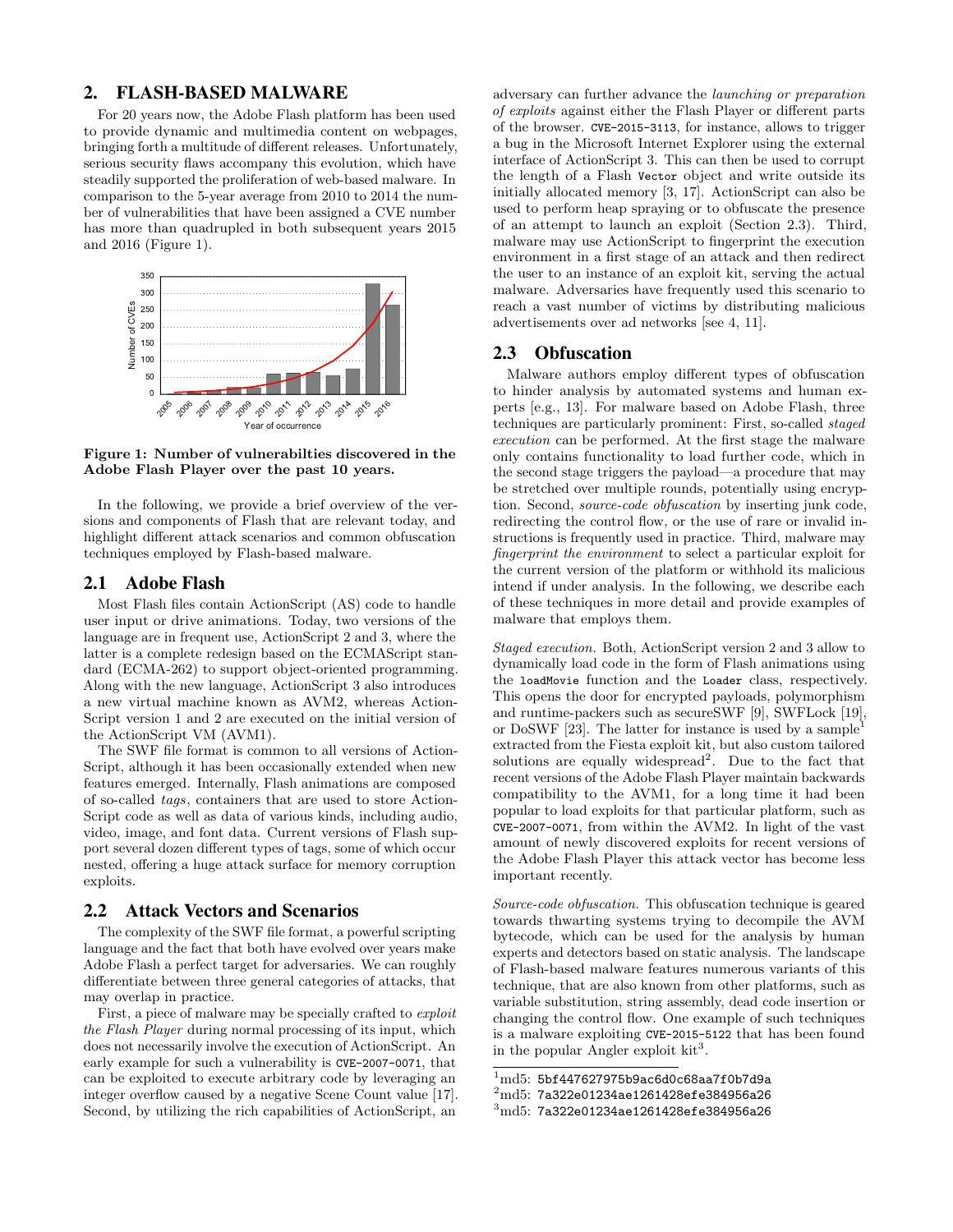<span id="page-2-5"></span>

Figure 2: The number of scans in our dataset that contain detections from a certain number of virus scanners.

Probing the environment. As with other types of web-based malware, environment checks are heavily used in Flash-based attacks to (a) check for analysis environments and (b) fit the attack strategy to the version of the Flash platform and the browser [e.g., [4,](#page-5-9) [21\]](#page-5-15). With the System.capabilities (AS-2) and flash.system.Capabilities (AS-3) structures Flash provides various information on the execution environment.

As an example of such probing, a recent malware sample<sup>[4](#page-2-1)</sup> exploiting the vulnerability CVE-2015-5119 uses the variable flash.system.Capabilities.isDebugger for detecting poten-tial debugging of its code. Similarly, other samples<sup>[5](#page-2-2)</sup> make use of sanity checks (version == 0) or range-based version checks (version >= 150000189 && version <= 150000239) for exploring the environment.

Information about the environment may also be forwarded to the Flash animation using FlashVars—key/value pairs encoded in the object or embed HTML tags, or passed over as part of the URL. These variables can than be accessed using the flash.display.LoaderInfo object and might be used to trigger suitable exploits as frequently seen in exploit kits<sup>[6](#page-2-3)</sup>.

# <span id="page-2-0"></span>3. DATA COMPOSITION

The dataset for our analysis has been collected from December 2013 to January 2017 with the aid of the VirusTotal service and contains 2.3 million unique Flash animations in total. We have hence obtained malicious as well a benign samples for 38 months or roughly three years.

For each malware sample, we have additionally received the scan reports of all virus scanners run by the service using their—at the time—most recent signature databases. As a consequence, we have gathered an extensive portrayal of the detection performance of individual scanners for Flash-based malware over several years. As we have observed the data stream completely passively, that is, we have received the malware samples as they were submitted to VirusTotal, the number of reports per sample and their intervals vary considerably. [Figure 3](#page-2-4) shows the number of scans per sample in bins of 10. Note the logarithmic scale on the y-axis.

In the scope of this work we are primarily interested in inspecting how well Flash-based malware has been detected over the years and whether Flash-based malware still is an issue nowadays. As Adobe Flash has been declared dead for years now one might expect that also the number of malware samples has decreased with the downturn in usage numbers. The fact that the number of discovered vulnerabilities has reached an all-time high in the past two years (cf. [Figure 1\)](#page-1-1) proofs a certain interest in the Adobe Flash platform with respect to security. This, however, does not necessarily tell anything about the propagation of malware or whether this existing problem has been successfully contained. To shed light on the latter, we first have a look at the results of the virus scanners for each detection report we have collected. [Figure 2](#page-2-5) visualizes the results. We observe that the vast amount of scans find completely benign files without a single detection of any virus scanner hosted at VirusTotal. We credit this to the natural imbalance of benign to malicious samples submitted to such services.

<span id="page-2-4"></span>

Figure 3: The number of malware samples associated with a certain amount of scans in bins of 10.

Second, we further look into the detections per sample and investigate how confident the collective decision towards a classification is in terms of the number of virus scanners agreeing on a sample being malware. [Figure 4](#page-3-1) shows the distribution of the temporal change of a sample's detection rate for the respective number of virus scanners detecting a sample as malicious (whiskers are limited to  $1.5 \times IQR$ ). The temporal change is measured as the difference between the current and very last scan we have observe in our dataset. For example, a sample detected by 4 and later 41 scanners is visible at the very top of the distribution on index 4 of the x-axis.

Similarly to [Figure 2,](#page-2-5) the scans producing no detections are dominated by truly benign samples that are classified as such. The same holds true for scans where only one or two virus scanners raise an alarm. However, starting with 3 detections the variability and distance to the final number of detections increases drastically and only starts to flatten out towards higher values, meaning that the overall detection

<span id="page-2-1"></span> $^{4}$ md5: 708e22f5a806804293d3c2b90e7d62ba

<span id="page-2-2"></span> $^5\rm{md5}$ : eeb243bb918464dedc29a6a36a25a638

<span id="page-2-3"></span> $^6\rm{md5:}$  439fea2f3f9b7ef0a0fdc01fb97b99a9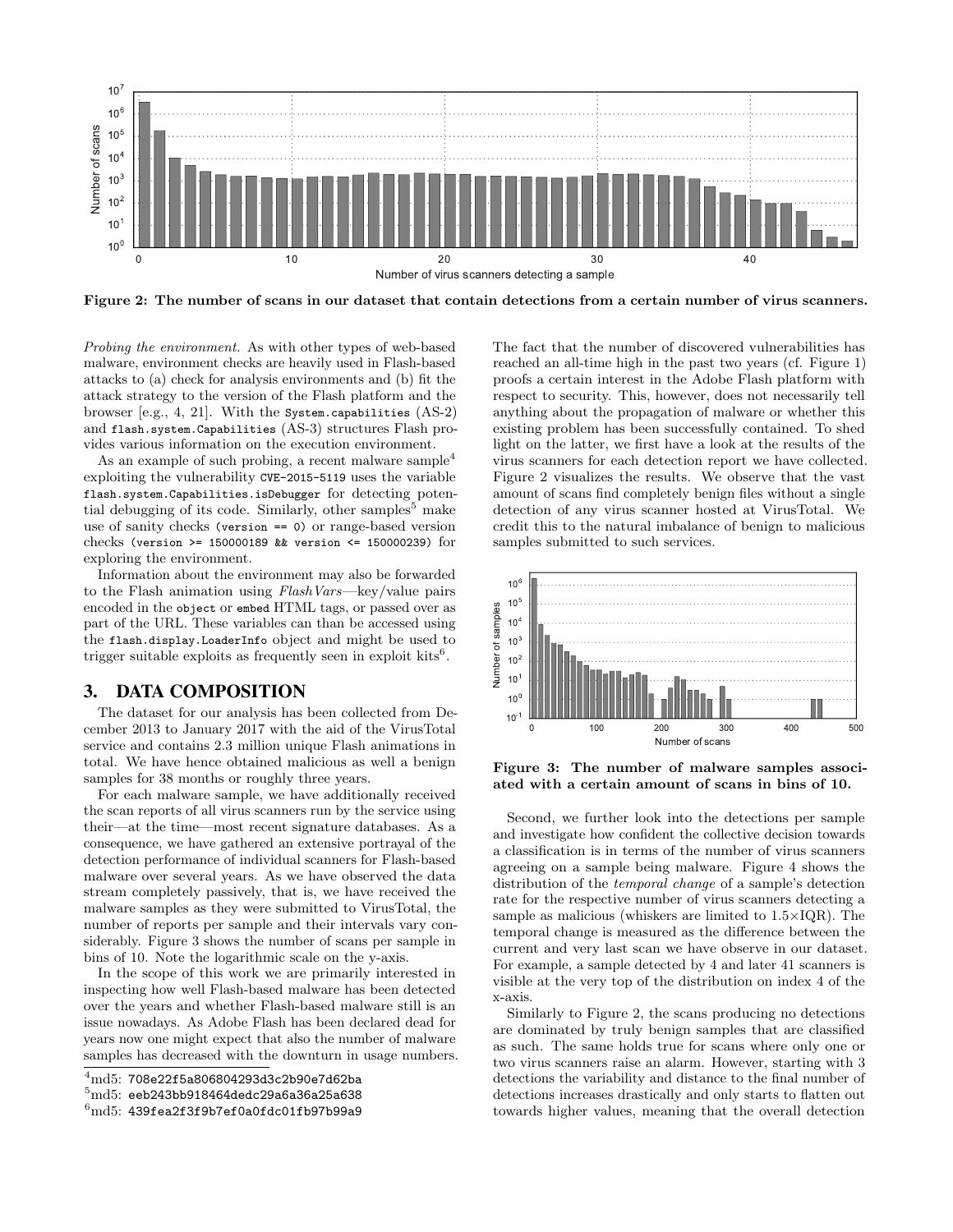<span id="page-3-1"></span>

Figure 4: The detection rate's temporal change for different numbers of virus scanners detecting a sample.

rate becomes more stable with larger agreement. This bluntly reveals the reactive nature of current security solutions that allow to detect known malware but do not extrapolate very well to new and previously unknown instances.

From a malware detection point of view, the most interesting samples are those that heavily change in the number of detections, as these indicate cases where the virus scanners at first lack sufficient detection patterns but have adjusted over time. In the most extreme case, we are dealing with samples that have initially not been detected by any scanner but later on by a significantly large fraction. In [Figure 4](#page-3-1) these outliers are indicated as red dots.

# <span id="page-3-0"></span>4. SLIPPED THROUGH THE NET

For a more detailed analysis of Flash-based malware, we inspect those samples that drastically change in the number of detections over time. In particular, we consider three different subsets of varying difficulty for being detected which we refer to as Zarkov sets. The subsets are constructed using two thresholds  $T = (t_1, t_2)$  such that the number of detections for a sample has to first be lower or equal to  $t_1$ and subsequently greater or equal to  $t_2$ :

- $Z-1$ . For this subset we draw a sharp line at five detections. A sample is included whenever it receives five or more detections but did not in a previous scan:  $T = (4, 5)$ .
- Z-2 . Here we ignore scans with 5–9 detections and only consider samples that change from less than five to ten or more detections:  $T = (4, 10)$ .
- Z-3 . Finally, we make use of a rather strict specification that merely includes samples that start off with no detection at all and eventually are detected by ten or more virus scanners:  $T = (0, 10)$ .

Applying these thresholds leads to a total number of 3,321 unique Flash-based malware samples in  $Z-1$ , 2,904 in  $Z-2$ , and 814 instances in Z-3 . Note that by construction, each of these sets is a strict subset of the former.

To convey a better feeling for how frequent these initially undetected instances occur, we inspect the points in time when we have first received them. [Figure 5](#page-3-2) breaks down the first occurrences of samples in Z-1 by month revealing sporadic highs through out the years. In June/July 2014, for instance, CVE-2014-0515 has been heavily used in various malware samples—a vulnerability that was found in the wild in mid-April 2014 in the context of a number of targeted attacks [\[24\]](#page-5-4).

<span id="page-3-2"></span>

Figure 5: Initially undetected samples per month.

Subsequently we further inspect these sets with respect to basic properties and features to better understand the nature of at the time undetected Flash-based malware.

Adobe Flash version numbers. First, we look at the version of the Adobe Flash Player that is targeted by the malware. [Figure 6](#page-4-1) shows the relative frequency of the used versions for the samples in datasets  $Z-1$  to  $Z-3$ . Almost all platforms that have been released in the last 20 years are targeted by the samples we have identified. This is particular noteworthy as we are dealing with Flash-based malware that (a) has been collected in the last three years and (b) has initially not been detected by a single virus scanner: Z-3 .

The heavy use of the exploit CVE-2014-0515 can be linked to this figure as well. While in principle versions up to 13 are affected, this only applies to Windows and Mac OS releases. For Linux versions of the Flash Player, for which the development of the platform stagnates, the exploit is limited to versions up to 11.2. The same holds true for CVE-2015-0311 which likewise concerns the Adobe Flash Player up to version 11.2 across all major platforms, explaining the burst for adjoining versions. For version 17 CVE-2015-0359 and CVE-2015-5119, for instance, are very common.

Included ActionScript. Next, we evaluate whether the samples from the sets Z-1 to Z-3 contain ActionScript code and if so, which version it is of and which version of the ActionScript VM is targeted. [Table 1](#page-3-3) lists the exact numbers.

<span id="page-3-3"></span>

| Dataset | $AS-1$  | $AS-2$  | $AS-3$   | Total |
|---------|---------|---------|----------|-------|
| Z-1     | $0.8\%$ | $1.4\%$ | 97.3%    | 99.5% |
| $Z - 2$ | $0.4\%$ | $0.4\%$ | $99.0\%$ | 99.8% |
| Z-3     | $0.0\%$ | $0.4\%$ | 99.4%    | 99.8% |

Table 1: Malware samples by the used ActionScript dialect for different Zarkov sets Z-1 to Z-3.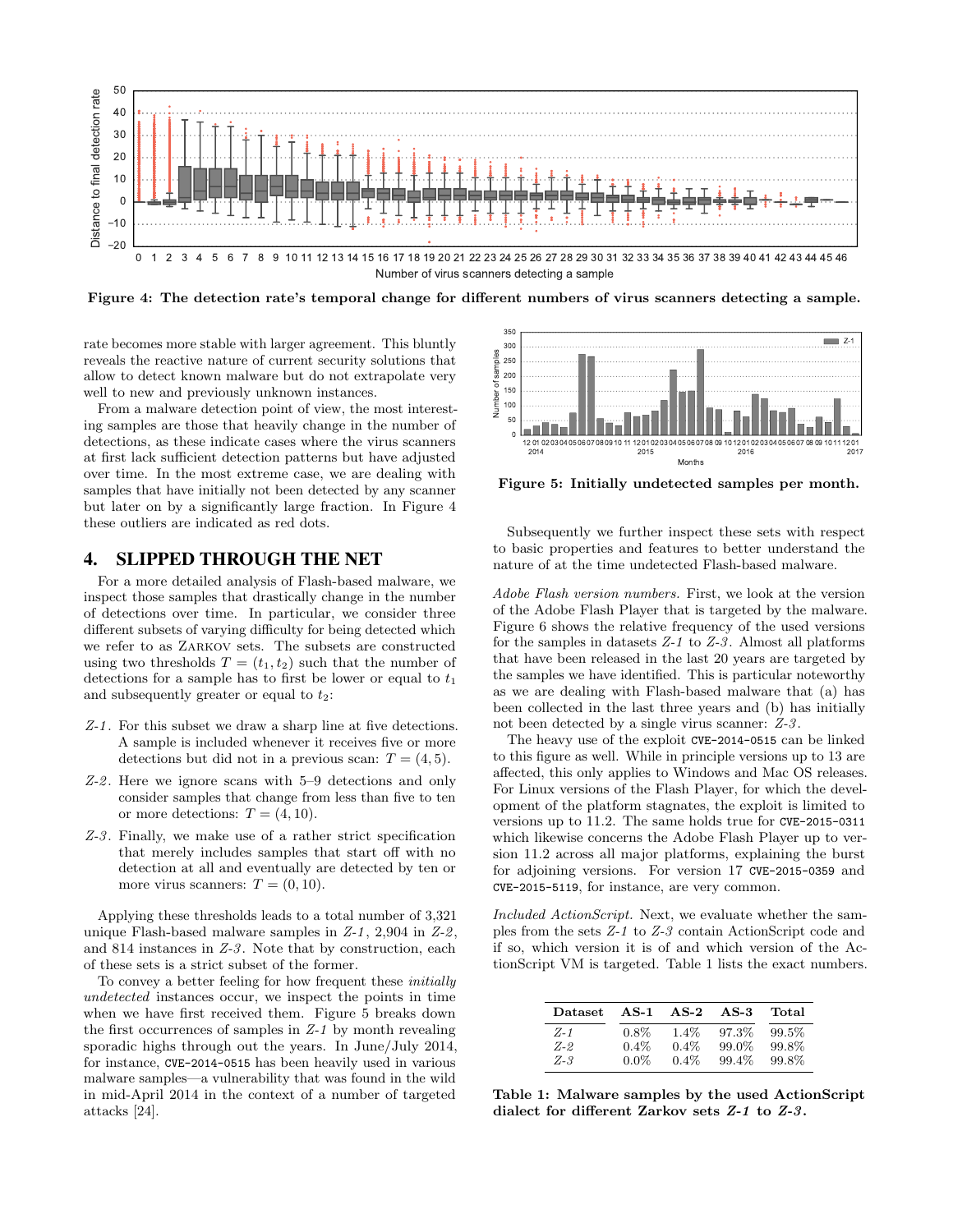<span id="page-4-1"></span>

Figure 6: Flash version numbers in our datasets and the years the corresponding platform has been released.

The great majority of the Flash-based malware we consider makes use of ActionScript 3 to fingerprint the environment, obfuscate the actual payload, or facilitate the actual exploit. Only 0.2–0.5% of the samples do not contain any Action-Script code, which suggests that these few instances solely make use of structural exploits to implement the attack.

A few Flash-based malware samples even use Action-Script 1 or 2 for their attacks and consequently rely on the AVM-1 which is deprecated for more than 10 years and kept in recent versions of the Flash Player to provide backwards compatibility.

Runtime packers. ActionScript code is often used to obfuscate the malicious intention of the malware, as for instance, via generic runtime packers. The functionality of these is similar to their counterparts on other platforms: A minimal unpacking routine extracts the packed and/or encrypted program code that subsequently gets executed. Additionally, function and variable names often are aggressively mangled, or dead code is inserted to further complicate analysis.

For this experiment we have looked for indicators of three popular runtime packers:  $DoSWF$  [\[23\]](#page-5-14),  $secureSWF$  [\[9\]](#page-5-12), and SWFLock [\[19\]](#page-5-13). [Table 2](#page-4-2) summarizes the results and shows that by merely looking for these few commercial products we can already identify 12% of the Flash-based malware as being packed/protected. The importance of such runtime packers for day-to-day analysis of Flash-based malware is further emphasized by the fact that tools from the AV industry incorporate functionality to specially handle such packers [\[5\]](#page-5-16).

<span id="page-4-2"></span>

| Dataset        | DoSWF            | $\rm{secureSWF}$ | <b>SWFLock</b>  | Total            |
|----------------|------------------|------------------|-----------------|------------------|
| $Z - 1$<br>Z-2 | 8.40\%<br>7.64\% | 2.62%<br>2.24\%  | 1.23%<br>1.24\% | 12.26%<br>11.12% |
| $Z - 3$        | 4.42\%           | $0.49\%$         | 0.12%           | 5.04\%           |

Table 2: Number of Flash-based malware protected with one of three popular commercial packers.

Malware characteristics. Finally, we derive more specific characteristics of Flash-based malware with the aid of VirusTotal and visualize these for the Z-1 dataset in [Figure 7.](#page-4-3) For instance, roughly 40% of the samples make use of dynamically loaded code. While the previous section already provides evidence for the importance of obfuscation for this kind of malware, the difference in the use of dynamic code and identified packers suggests that significantly more instances use similar products or custom solutions. This however must not be confused with the compression natively used by the SWF format which is the case for 92% of the samples. Further-

more, about 20% of the samples use the capabilities struct to perform environment fingerprinting. For 60% we are able to detect specific exploits, 10% use the external interface to communicate with the webpage the sample is embedded in, 5% contain very long ASCII hex-strings, and very few samples even contain raw executable files.

<span id="page-4-3"></span>

Figure 7: Security relevant properties of initially undetected Flash-based malware samples in Z-1.

# <span id="page-4-0"></span>5. RELATED WORK

Our analysis touches two disjunct fields of security research: (a) The detection performance of virus scanners and (b) the analysis of Flash-based malware. Subsequently, we briefly discuss recent work of both in relation to our study.

Evaluating virus scanners. The research community has repeatedly looked at the detection performance of virus scanners [e.g., [16\]](#page-5-17), the quality of their textual labels [e.g., [14,](#page-5-18) [18\]](#page-5-19), and how these can be used to build better ground-truth for evaluation [e.g., [7,](#page-5-20) [8\]](#page-5-21). The latter approaches share similarities with our work as they likewise analyze detections of virus scanners and go even further in that regard. Kantchelian et al. [\[8\]](#page-5-21) also discuss the evolution of detections and observe that labels stabilize over time. Hurier et al. [\[7\]](#page-5-20) briefly note that it is not sufficient to merely use thresholds on individual scans to build ground-truth, as detection results may change over time. Miller et al. [\[15\]](#page-5-22), on the other hand, point out the importance of strict temporal separation of labels for training and testing malware detectors.

However, none of this work filters and processes malware based on the temporal evolution of detections as used for the composition of the Zarkov sets and our subsequent analysis. While our approach is not intended for deriving ground-truth for a complete dataset, it enables us to determine initially missed malware instances, which are crucial test cases for the evaluation of detection approaches in general.